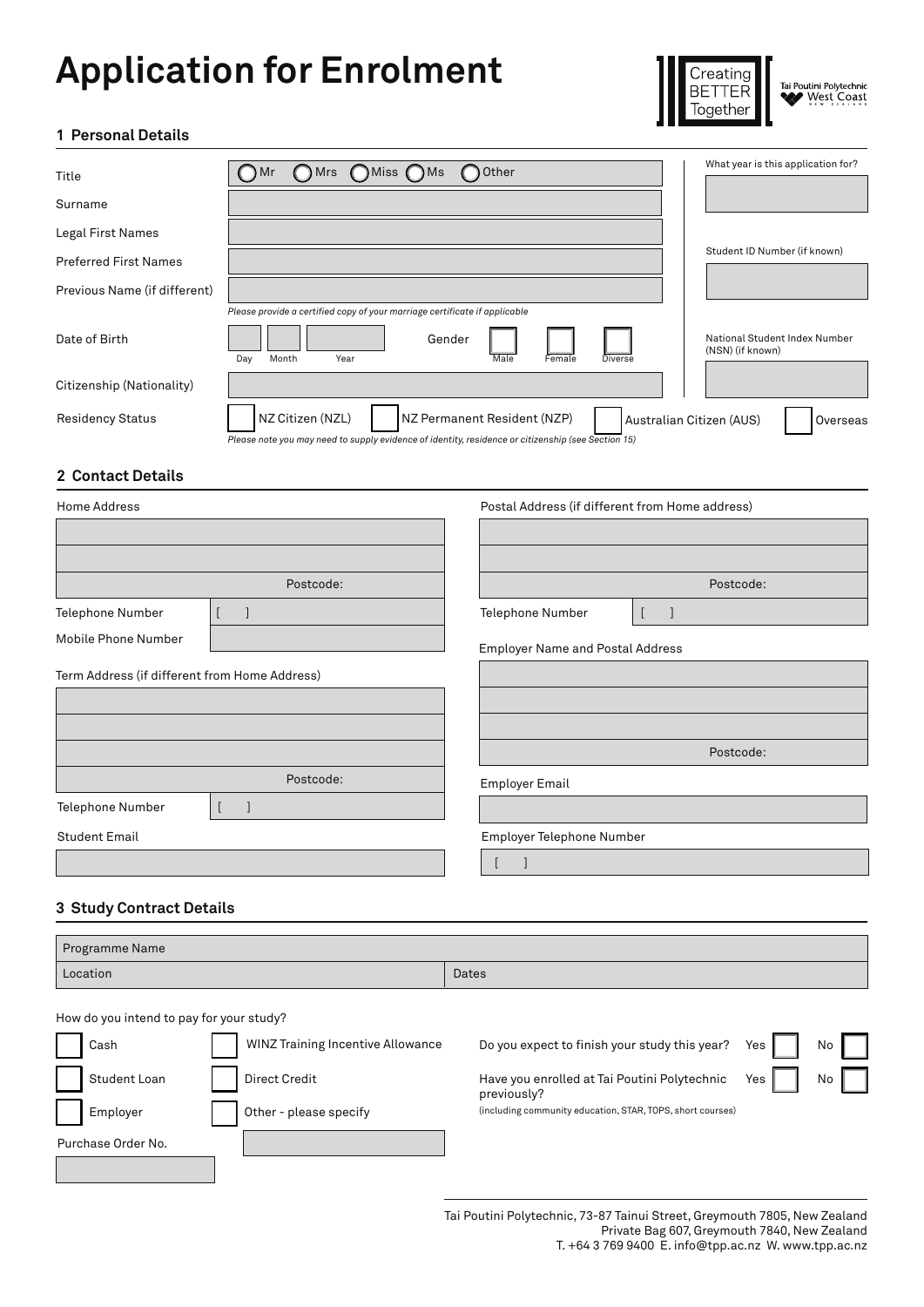#### 4 Ethnicity: What ethnic group(s) do you belong to? You may tick up to three boxes that apply to you.

| NZ European/Pakeha           | 111 | Greek                        | 123 | Chinese        | 421 |
|------------------------------|-----|------------------------------|-----|----------------|-----|
| NZ Maori *                   | 211 | Polish                       | 124 | Indian         | 431 |
| Samoan                       | 311 | South Slav                   | 125 | Sri Lankan     | 441 |
| Cook Island Maori            | 321 | Italian                      | 126 | Japanese       | 442 |
| Tongan                       | 331 | German                       | 127 | Korean         | 443 |
| Niue                         | 341 | Australian                   | 128 | Other Asian    | 444 |
| Tokelauen                    | 351 | Other European               | 129 | Middle Eastern | 511 |
| Fijian                       | 361 | Filipino                     | 411 | Latin American | 521 |
| <b>Other Pacific Peoples</b> | 371 | Cambodian                    | 412 | African        | 531 |
| British/Irish                | 121 | Vietnamese                   | 413 | Other          | 611 |
| Dutch                        | 122 | <b>Other Southeast Asian</b> | 414 | Not Stated     | 999 |

Please specify if "Other Pacific Peoples", "Other European", "Other Southeast Asian", "Other Asian" or "Other". Iwi

\*If you identified as New Zealand Maori (211) in the Ethnic Origin section, with which Iwi do you identify? You may enter more than one iwi. If you do not know the name of your iwi, please enter "Don't Know".

Rohe (iwi home area)

Iwi

# **5 Secondary Education**

| What was the name of the last or present secondary school you attended? State "Overseas" if applicable. |    | When was your last year of secondary school?                                                                                                                                                                                                                                                                            |    |
|---------------------------------------------------------------------------------------------------------|----|-------------------------------------------------------------------------------------------------------------------------------------------------------------------------------------------------------------------------------------------------------------------------------------------------------------------------|----|
|                                                                                                         |    |                                                                                                                                                                                                                                                                                                                         |    |
| Achievement shows how many credits you have. Tick only one box.                                         |    | What is the highest level of achievement you hold from a secondary school? Your highest achievement may be a "traditional" award such as School Certificate,<br>or you may have achieved a number of credits or a National Certificate in a certain level on the National Qualifications Framework. Your NZQA Record of |    |
| No formal secondary qualifications                                                                      | 00 | NCEA Level 3 or Bursary or Scholarship                                                                                                                                                                                                                                                                                  | 15 |
| 14 or more credits at any level                                                                         | 11 | Overseas Qualification                                                                                                                                                                                                                                                                                                  | 09 |
| NCEA Level 1 or School Certificate                                                                      | 12 | Other                                                                                                                                                                                                                                                                                                                   | 98 |
| NCEA Level 2 or 6th Form Certificate                                                                    | 13 | Not Known                                                                                                                                                                                                                                                                                                               | 99 |
| University Entrance                                                                                     | 14 |                                                                                                                                                                                                                                                                                                                         |    |

#### **6 First Year of Tertiary Study**

| Will this be the first year you have enrolled in a Polytechnic, University,<br>Private Training Establishment, or Wananga either in New Zealand or | Yes | <b>No</b> | If you answer 'No', please enter the<br>year of your first enrolment below |
|----------------------------------------------------------------------------------------------------------------------------------------------------|-----|-----------|----------------------------------------------------------------------------|
| overseas since leaving school? Do not include enrolments in STAR, TOPS,                                                                            |     |           |                                                                            |
| community hobby classes.                                                                                                                           |     |           |                                                                            |

#### **7 Prior Activity**

What will be/was your MAIN activity or occupation in New Zealand at 1 October in the year before commencing study at Tai Poutini Polytechnic? Tick only one box.

| Secondary School Student    | 01 | Polytechnic/Institute of technology Student   | 06 |
|-----------------------------|----|-----------------------------------------------|----|
| Non-Employed or Beneficiary | 02 | House Person or Retired                       | 08 |
| Wage or Salary Worker       | 03 | Overseas (Irrespective of Occupation)         | 09 |
| Self Employed               | 04 | <b>Private Training Establishment Student</b> | 11 |
| University Student          | 05 | Wananga Student                               |    |

Yes I I No

Yes | | No

#### **8 Disability/Support Details**

This information is used to enable us to provide support and for statistical purposes. The information you supply is confidential.

Do you live with the effects of injury, long term illness or disability?

If 'Yes', please describe your injury, longterm illness or disability in general terms.

Is there any special support you would need to study or complete this programme?

If 'Yes', please specify (eg, literacy, numeracy, hearing, visual)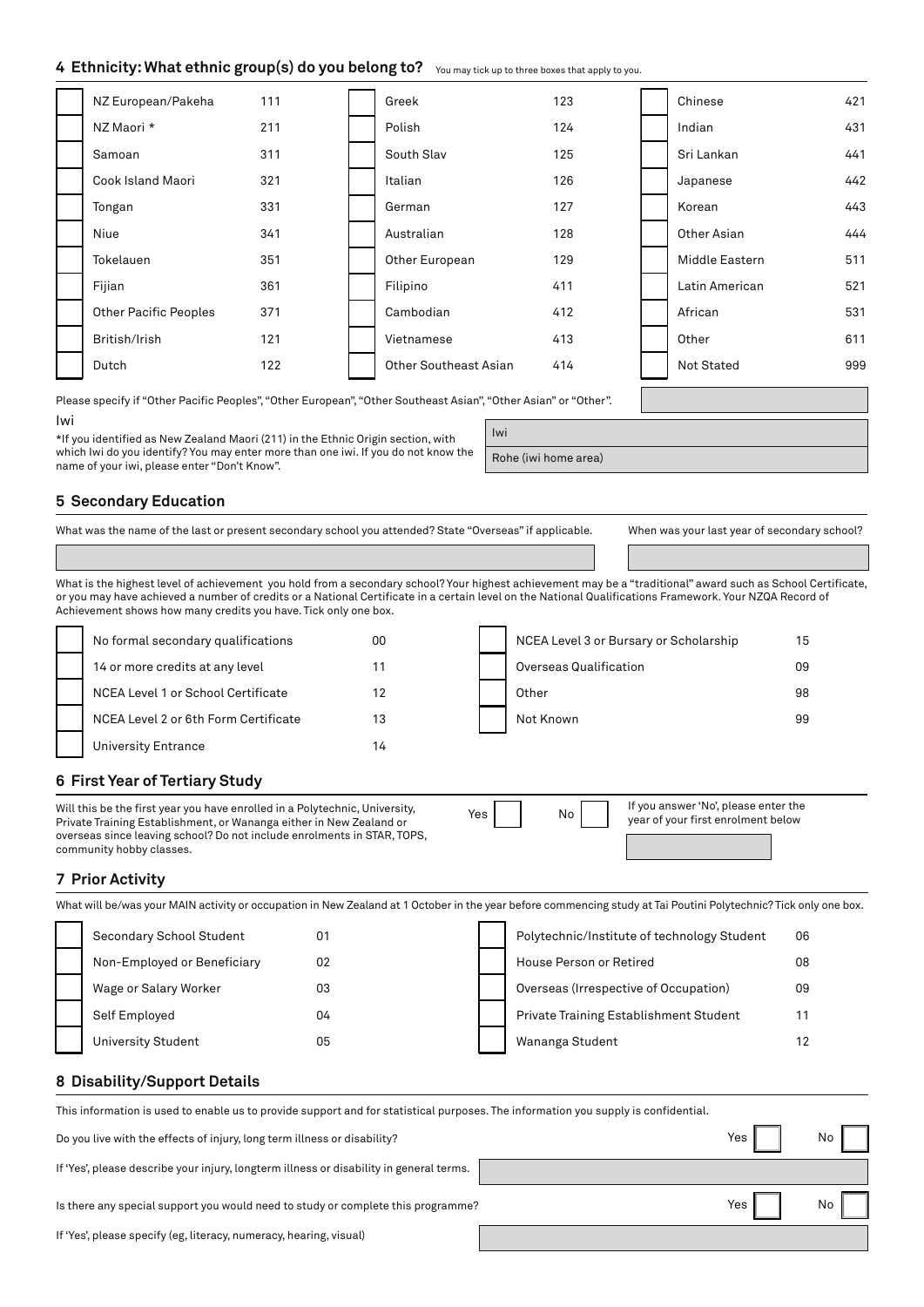# **9 Emergency Contact Details**

|                            | Contact person in case of emergency                                                                                                                                                                                                                                                                     |  |                                |                       |                                 |                                            |  |                                                                                                                                                     |  |  |
|----------------------------|---------------------------------------------------------------------------------------------------------------------------------------------------------------------------------------------------------------------------------------------------------------------------------------------------------|--|--------------------------------|-----------------------|---------------------------------|--------------------------------------------|--|-----------------------------------------------------------------------------------------------------------------------------------------------------|--|--|
| Name                       |                                                                                                                                                                                                                                                                                                         |  |                                | Mobile Phone Number   |                                 |                                            |  |                                                                                                                                                     |  |  |
| Address                    |                                                                                                                                                                                                                                                                                                         |  |                                | Home Telephone Number |                                 | $\begin{bmatrix} 1 & 1 \end{bmatrix}$      |  |                                                                                                                                                     |  |  |
|                            |                                                                                                                                                                                                                                                                                                         |  | Postcode:                      |                       |                                 | Work Telephone Number                      |  | $\begin{bmatrix} 1 & 1 \end{bmatrix}$                                                                                                               |  |  |
|                            |                                                                                                                                                                                                                                                                                                         |  | NB: A POST BOX IS UNACCEPTABLE |                       |                                 | Relationship to you                        |  |                                                                                                                                                     |  |  |
|                            | 10 Marketing Information                                                                                                                                                                                                                                                                                |  |                                |                       |                                 |                                            |  |                                                                                                                                                     |  |  |
|                            | How did you first hear about the programme you are applying for?                                                                                                                                                                                                                                        |  |                                |                       |                                 |                                            |  |                                                                                                                                                     |  |  |
|                            | <b>Internet Search</b>                                                                                                                                                                                                                                                                                  |  |                                |                       |                                 | Event (open day/night, expo, campus visit) |  |                                                                                                                                                     |  |  |
|                            | Online Advertisement (Facebook, Google)                                                                                                                                                                                                                                                                 |  |                                |                       |                                 | <b>STAR Course</b>                         |  |                                                                                                                                                     |  |  |
|                            | Polytechnic Website                                                                                                                                                                                                                                                                                     |  |                                |                       |                                 | Print Advertisement (newspaper, magazine)  |  |                                                                                                                                                     |  |  |
|                            | Outdoor Advertisement (billboard, poster)                                                                                                                                                                                                                                                               |  |                                |                       |                                 | Radio Advertisement                        |  |                                                                                                                                                     |  |  |
|                            | At School (career advisor, presentation)                                                                                                                                                                                                                                                                |  |                                |                       |                                 | <b>Television Advertisement</b>            |  |                                                                                                                                                     |  |  |
|                            | <b>Trades Academy</b>                                                                                                                                                                                                                                                                                   |  |                                |                       |                                 | Own Enquiry                                |  |                                                                                                                                                     |  |  |
|                            | Recommended (family, friend, staff, agent)                                                                                                                                                                                                                                                              |  |                                |                       |                                 | <b>Work Requirement</b>                    |  |                                                                                                                                                     |  |  |
|                            | Recommended (Work and Income, another tertiary<br>institution, ACC, Industry Training Organisation, NZ<br>Careers Service)                                                                                                                                                                              |  |                                |                       |                                 | Other (please specify)                     |  |                                                                                                                                                     |  |  |
|                            | Which of the following influenced your decision to study at TPP?                                                                                                                                                                                                                                        |  |                                |                       |                                 |                                            |  |                                                                                                                                                     |  |  |
|                            | Course/programme reputation                                                                                                                                                                                                                                                                             |  |                                |                       | Only place offering the subject |                                            |  |                                                                                                                                                     |  |  |
|                            | Didn't get into another institute                                                                                                                                                                                                                                                                       |  |                                |                       | Relationship with industry      |                                            |  |                                                                                                                                                     |  |  |
|                            | Flexibility                                                                                                                                                                                                                                                                                             |  |                                |                       |                                 | Work Requirement                           |  |                                                                                                                                                     |  |  |
|                            | I want hands-on learning                                                                                                                                                                                                                                                                                |  |                                |                       |                                 | Other (please specify)                     |  |                                                                                                                                                     |  |  |
|                            | Location                                                                                                                                                                                                                                                                                                |  |                                |                       |                                 |                                            |  |                                                                                                                                                     |  |  |
|                            | I consent to TPP creating, collecting, retaining and using photographic/filmed images or audio recordings of me or my creative<br>work(s) of art for marketing and/or promotional purposes taken in the year(s) I study at TPP.<br>I give permission for TPP to contact me with promotional information |  |                                | Yes                   |                                 | No                                         |  | Yes                                                                                                                                                 |  |  |
|                            |                                                                                                                                                                                                                                                                                                         |  |                                |                       |                                 |                                            |  |                                                                                                                                                     |  |  |
|                            | 11 Search & Rescue / Emergency Management Enrolments only:                                                                                                                                                                                                                                              |  |                                |                       |                                 |                                            |  |                                                                                                                                                     |  |  |
|                            | Coastguard, SLSNZ and RCCNZ                                                                                                                                                                                                                                                                             |  |                                |                       |                                 |                                            |  | By signing this form I authorise TPP to share my information including, but not limited to, academic progress with NZSAR, LandSAR, AREC, NZ Police, |  |  |
|                            | I confirm that I am a volunteer for a Search and Rescue and/or Emergency Management Organisation.                                                                                                                                                                                                       |  |                                |                       |                                 |                                            |  |                                                                                                                                                     |  |  |
|                            | Please indicate which agency you belong to:                                                                                                                                                                                                                                                             |  |                                |                       |                                 |                                            |  |                                                                                                                                                     |  |  |
|                            | Land SAR                                                                                                                                                                                                                                                                                                |  | NZ Police                      |                       |                                 | St John                                    |  | <b>Red Cross</b>                                                                                                                                    |  |  |
|                            | Marine SAR/SLSNZ                                                                                                                                                                                                                                                                                        |  | <b>NZ Fire Service</b>         |                       |                                 | Coastguard                                 |  | Civil Defence                                                                                                                                       |  |  |
|                            | <b>RCCNZ</b>                                                                                                                                                                                                                                                                                            |  | <b>Rural Fire</b>              |                       |                                 | AREC                                       |  | Other - please specify:                                                                                                                             |  |  |
|                            | Organisation Region                                                                                                                                                                                                                                                                                     |  |                                |                       |                                 |                                            |  |                                                                                                                                                     |  |  |
| <b>12 Other Enrolments</b> |                                                                                                                                                                                                                                                                                                         |  |                                |                       |                                 |                                            |  |                                                                                                                                                     |  |  |
|                            | Are you currently enrolled in any other tertiary education or training agreement?                                                                                                                                                                                                                       |  |                                |                       |                                 |                                            |  |                                                                                                                                                     |  |  |
| Yes                        | No                                                                                                                                                                                                                                                                                                      |  | If yes, please specify         |                       |                                 |                                            |  |                                                                                                                                                     |  |  |
|                            |                                                                                                                                                                                                                                                                                                         |  |                                |                       |                                 |                                            |  |                                                                                                                                                     |  |  |

# **13 Non Payment of Fees**

Accepting materials or attending classes is acceptance of the fees charged. Fees are the responsibility of the student regardless of any arrangement with third parties - employers and Studylink included. Non payment of fees may mean results will be withheld. This means students with outstanding accounts will not be able to graduate.